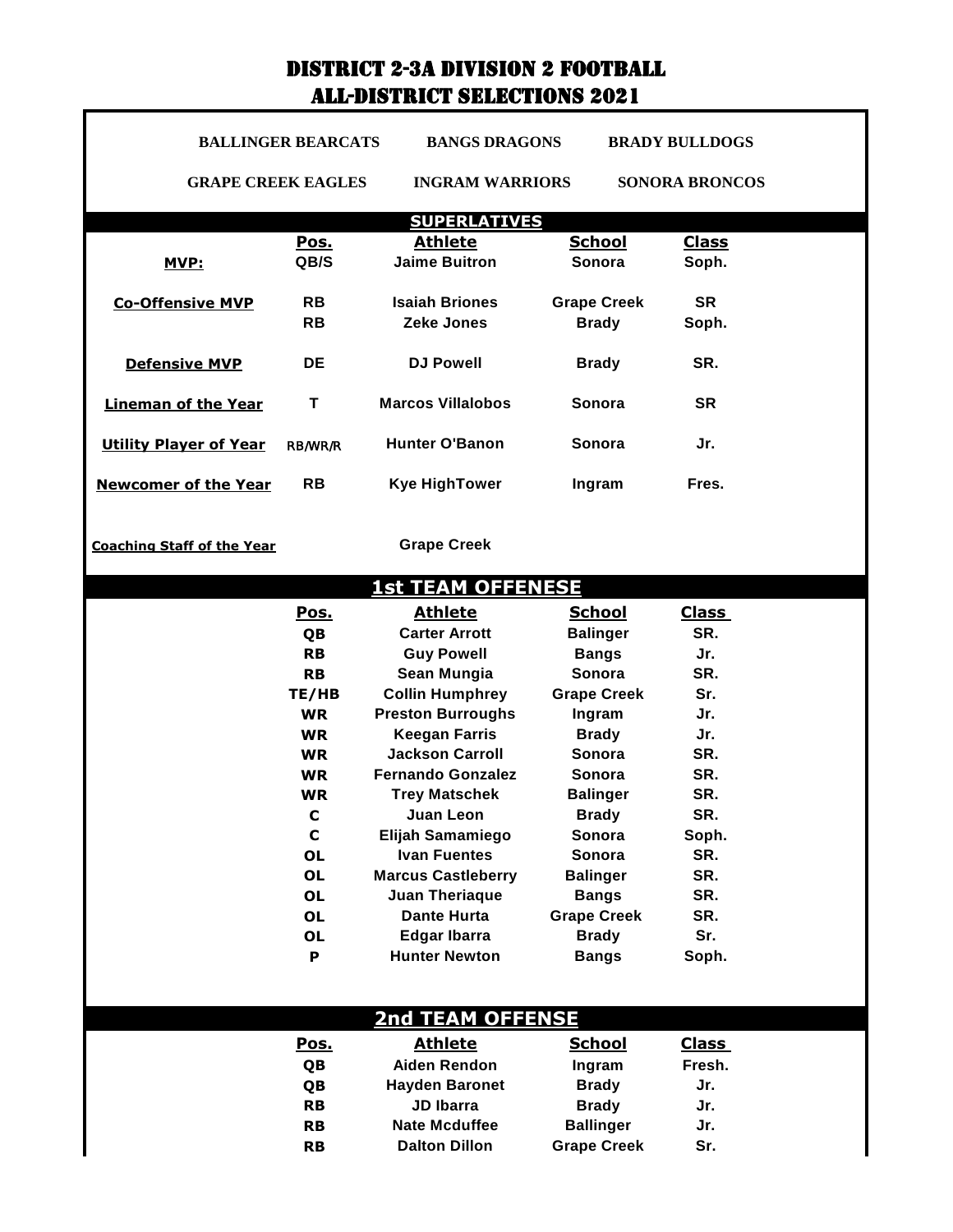## DISTRICT 2-3A DIVISION 2 FOOTBALL ALL-DISTRICT SELECTIONS 2021

| TE/HB     | <b>Beau Perkins</b>     | <b>Ballinger</b>   | Sr. |  |
|-----------|-------------------------|--------------------|-----|--|
| <b>WR</b> | <b>Colton Walker</b>    | <b>Grape Creek</b> | Jr. |  |
| <b>WR</b> | <b>Nate Stoffer</b>     | <b>Bangs</b>       | Jr. |  |
| <b>WR</b> | <b>Isreal Morales</b>   | <b>Brady</b>       | Jr. |  |
| <b>WR</b> | <b>Blake Collom</b>     | <b>Balinger</b>    | Sr. |  |
| C         | David Herrera           | <b>Bangs</b>       | Jr. |  |
| <b>OL</b> | <b>Charlie Galliton</b> | Sonora             | Sr. |  |
| <b>OL</b> | <b>Daniel Medina</b>    | <b>Ballinger</b>   | Sr. |  |
| 0L        | Zane Gillaspia          | <b>Brady</b>       | Sr. |  |
| <b>OL</b> | <b>Jacob Williams</b>   | <b>Grape Creek</b> | Sr. |  |
| <b>OL</b> | <b>Isaiah Serrato</b>   | <b>Bangs</b>       | Jr. |  |
| Р         | <b>Bryce Davis</b>      | <b>Brady</b>       | Sr. |  |

 $\mathbf I$ 

## **1st TEAM DEFENSE**

| <u>Pos.</u>            | <b>Athlete</b>                  | <u>School</u>                | <b>Class</b> |
|------------------------|---------------------------------|------------------------------|--------------|
| DB                     | Colton Walker                   | Grape Creek                  | Jr           |
| <b>DB</b>              | Keegan Farris                   | <b>Brady</b>                 | Jr           |
| DB                     | Jackson Carroll                 | Sonora                       | Sr           |
| DB.                    | <b>Blake Collom</b>             | <b>Ballinger</b>             | Sr           |
| DB                     | Fernando Gonzalez               | Sonora                       | Sr           |
| <b>ILB</b>             | Collin Humphrey                 | Grape Creek                  | sr           |
| <b>ILB</b>             | <b>Beau Perkins</b>             | Ballinger                    | Sr           |
| <b>OLB</b>             | Aiden Villaneuva                | Sonora                       | Sr           |
| <b>OLB</b>             | <b>Mason Harris</b>             | <b>Brady</b>                 | Jr           |
| DE                     | Gage Owen                       | Sonora                       | Jr           |
| DE                     | Nakia Villareal                 | Ballinger                    | Sr           |
| <b>DT</b>              | <b>Marcus Castleberry</b>       | <b>Ballinger</b>             | Sr           |
| <b>DT</b>              | Colton Rumsey                   | Grape Creek                  | Soph         |
| DT                     | Juan Leon                       | <b>Brady</b>                 | Sr           |
| K                      | Colton Walker                   | Grape Creek                  | Jr           |
| K                      | <b>Briley Clinton</b>           | <b>Ballinger</b>             | Sr           |
|                        |                                 |                              | Sr           |
| K                      | <b>Braxton Melling</b>          | <b>Bangs</b>                 |              |
|                        | <b>2nd TEAM DEFENSE</b>         |                              |              |
| <u>Pos.</u>            | <b>Athlete</b>                  | <b>School</b>                | <b>Class</b> |
| DB                     | Landon Crow                     | Grape Creek                  | Sr           |
| DB                     | Ethan Ethridge                  | <b>Bangs</b>                 | Soph         |
| DB                     | <b>Briley Clinton</b>           | <b>Ballinger</b>             | Sr           |
| DB                     | <b>Israel Morales</b>           | <b>Brady</b>                 | Jr           |
| <b>ILB</b>             | Edgar DeLuna                    | Sonora                       | Soph         |
| <b>ILB</b>             | <b>Guy Powell</b>               | <b>Bangs</b>                 | Jr           |
| <b>ILB</b>             | Adrian Medrano                  | <b>Brady</b>                 | Sr           |
| <b>ILB</b>             | Isaiah Tarr                     | <b>Brady</b>                 | Jr           |
| <b>OLB</b>             | Cougar Jetton                   | <b>Grape Creek</b>           | Jr           |
| <b>OLB</b>             | Martin Quiroga                  | Ballinger                    | Jr           |
| <b>OLB</b>             | Matt Wells                      | Ingram                       | Jr           |
| <b>OLB</b>             | John Lozano                     | Sonora                       | Jr           |
| <b>OLB</b>             | Cadyn Evans                     | <b>Brady</b>                 | Sr           |
| <b>DE</b><br><b>DE</b> | Dante Huerta<br>Tanner Flanigan | <b>Grape Creek</b><br>Sonora | Sr<br>Jr     |